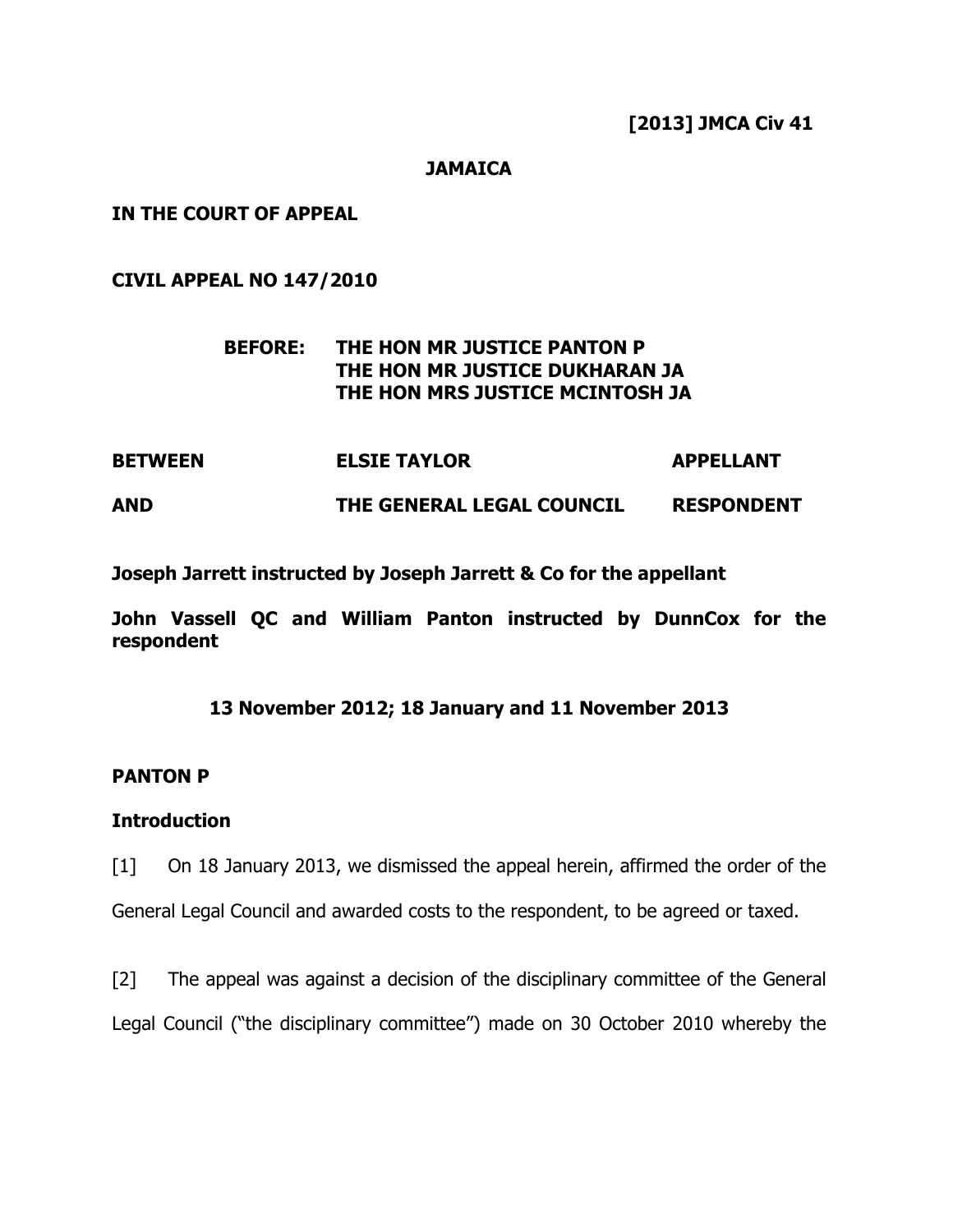appellant was found guilty of professional misconduct. The order of the disciplinary committee was in the following terms:

- "(i) The Respondent is guilty of professional misconduct having breached Cannons I (b), VI (a) and VIII (b) of the Cannons [sic] of the Legal Profession (Cannons [sic] of Professional Ethics) Rules, 1978.
- (ii) The Respondent is ordered to pay to Messrs, Nunes, Scholefield, Deleon & Co. for the account of Mr. and Mrs. Patrick Anderson, the sum of \$151,500.00 with interest thereon at the rate of 15% per annum from May 7, 1992 to the date of payment.
- (iii) The Respondent is suspended from practice as an Attorneyat-Law entitled to practice in the Courts of Jamaica for a period of one (1) year from the date of this order.
- (iv) The costs of these proceedings fixed in the sum of \$200,000.00 are to be paid by the Respondent \$100,000.00 of which is to be paid to the Complainant and \$100,000.00 to the General Legal Council."

# The Canons

- [3] The relevant canons are as follows:
	- I (b) "An attorney shall at all times maintain the honour and dignity of the profession and shall abstain from behavior which may tend to discredit the profession of which he is a member."
	- VI (a) "An Attorney's conduct towards his fellow Attorneys shall be characterized by courtesy and good faith and he shall not permit illfeeling between clients to affect his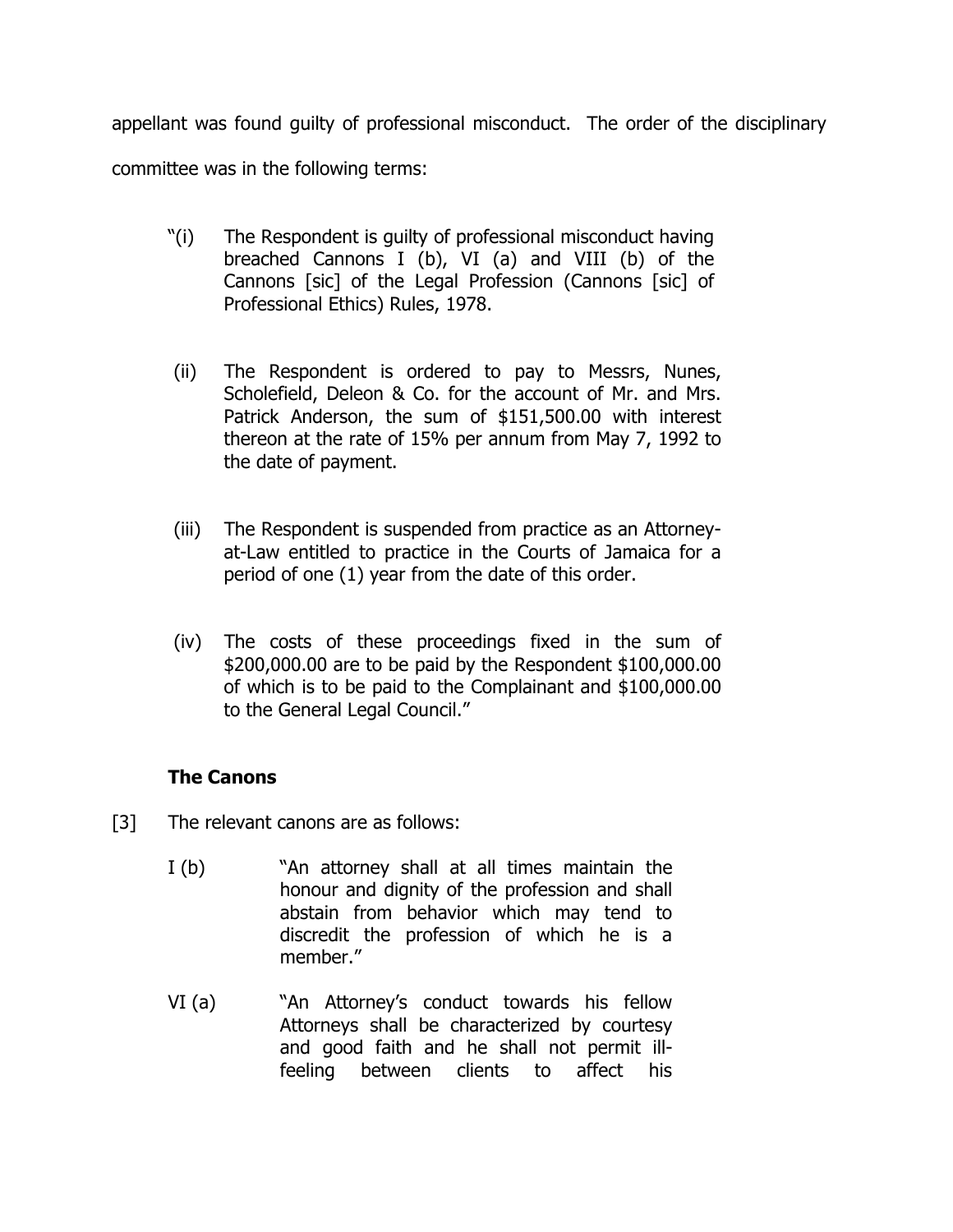relationship with his fellow Attorneys or his demeanour towards the opposing party."

VIII (b) "Where in any particular matter explicit ethical guidance does not exist, an Attorney shall determine his conduct by acting in a manner that promotes public confidence in the integrity and efficiency of the legal system and the legal profession."

# The complaint

[4] The complaint against the appellant was laid as far back as 30 July 1998 by Mr Patrick Brooks, who is now a judge of appeal, but was then a partner in the law firm of Messrs Nunes, Scholefield, DeLeon & Co. The complainant filed an affidavit in support of his complaint which was that:

> "…neither Mrs Taylor nor A. Freddie Brown & Co. have sought to explain what has occurred with the deposit paid to Mrs. Taylor or to set out the status of Mr. & Mrs. Anderson in respect of the said land and my requests to Mrs. Taylor have gone unanswered."

# The factual background

[5] In his affidavit supporting the complaint, the complainant stated that in 1992, he acted on behalf of the purchasers, Patrick and Diana Anderson, in respect of an agreement for sale whereas the appellant acted on behalf of the vendor. The complainant alleged that by letter dated 22 April 1992, on the appellant's letterhead, the appellant sent him the draft agreement for sale for execution by the purchasers. The letter reads thus: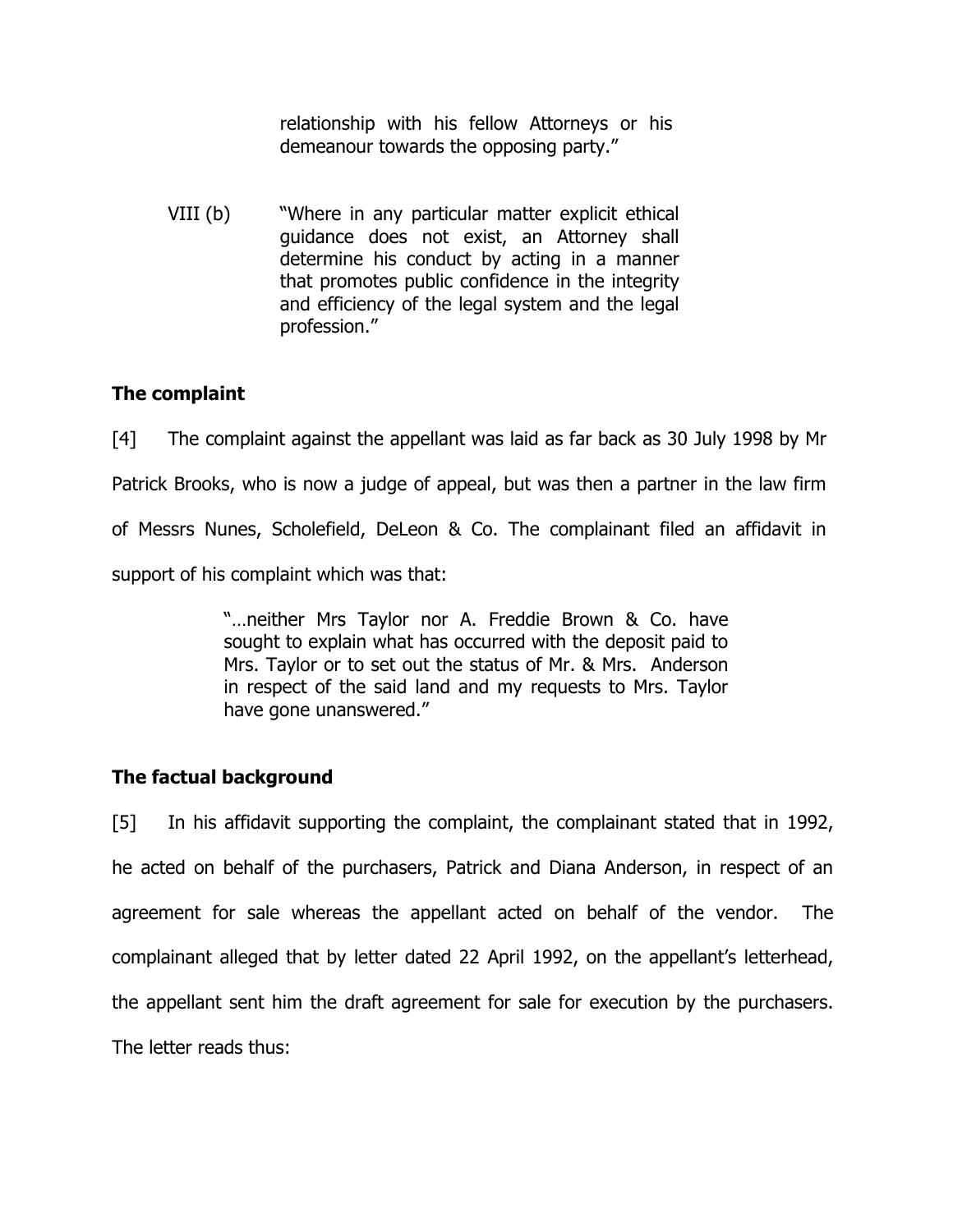"Re: Sale of Lot 16 Belgrade Heights, Havendale, Kingston 19 – B.A. Watkis to Patrick Anderson et ux

Find enclosed Agreement for Sale in duplicate for execution by your client after your perusal [sic].

The Title to this Lot will be ready within the time specified.

Intrastruture [sic] to this Sub-Division is already well under way and will soon be completed. Copy of the Parent Title is also enclosed.

Yours faithfully, ELSIE A. TAYLOR

Per:

Elsie A. Taylor (Mrs.)"

 [6] The agreement for sale was amended and duly executed by the purchasers and returned under cover letter dated 29 April 1992 to the appellant at her address at 60 Laws Street, Kingston. A cheque in the sum of \$150,000.00 representing the deposit was also sent to the appellant under cover letter dated 1 May 1992. By letter dated 5 May 1992, the appellant informed the complainant that she was in possession of an instrument of transfer that had been duly signed by the vendor, Mr Bertram Watkis. By the said letter, the appellant sent to the complainant a photocopy of the agreement for sale which was signed on behalf of the vendor by Mel Brown & Company as agents for the vendor.

[7] The complainant further alleged that between 5 May 1992 and 5 April 1993, he wrote eight letters to the appellant and made several telephone calls in respect of the said agreement for sale. On the latter date, the complainant sent to the appellant a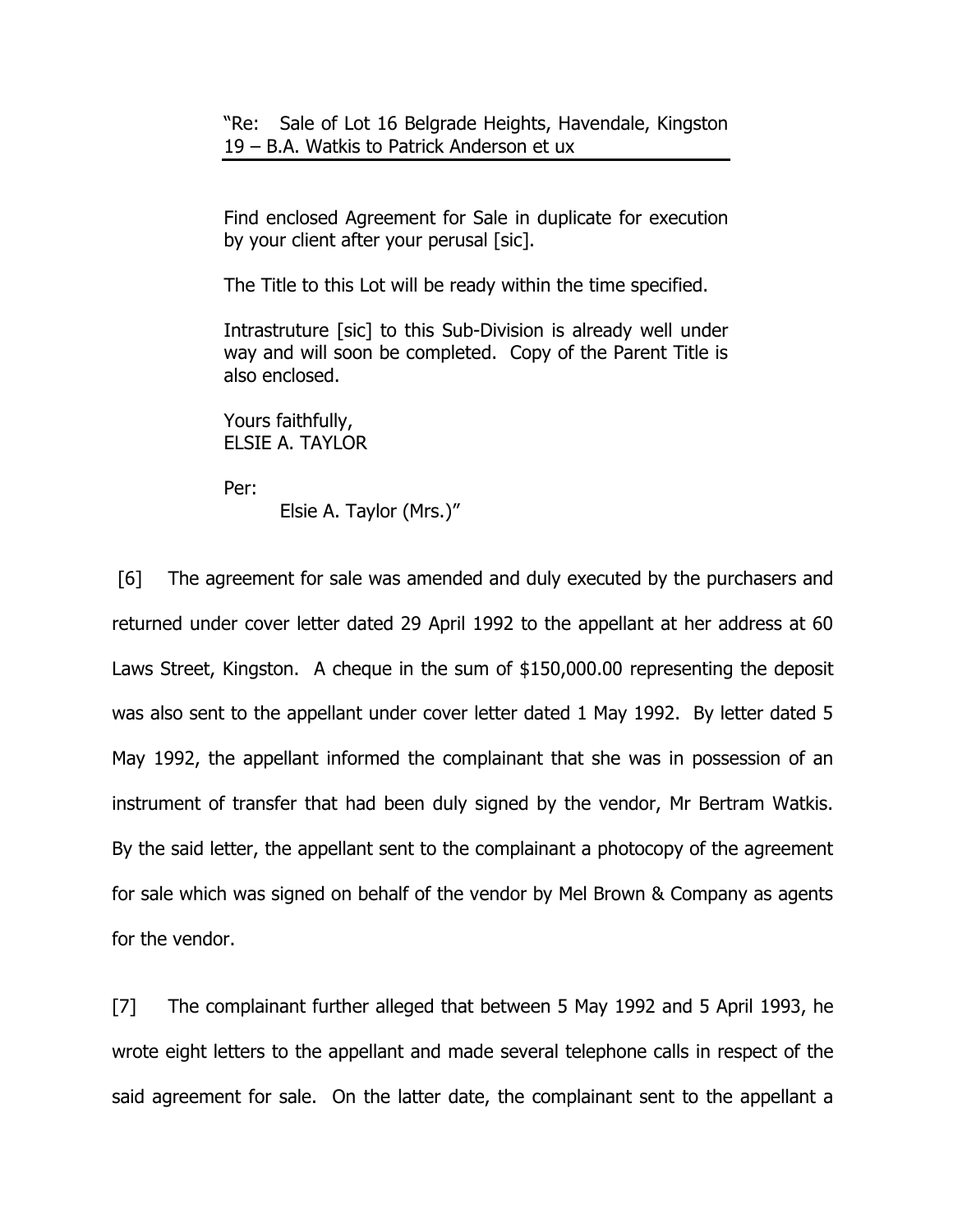copy of a notice, dated the said day, requiring completion of the sale agreement. Due to a failure to complete the sale, the complainant "caused a suit to be filed against the Vendor for specific performance of the Agreement for Sale".

[8] The vendor, in his defence to the action, denied that he had entered into the agreement or had authorized any person to sign an agreement for sale on his behalf in respect of the said land. On 16 October 1997, the complainant wrote to the appellant informing her of the vendor's position and sought clarification on the matter. The letter reads:

> "We write to inform you that we have filed a Writ against Mr. Watkis claiming Specific Performance of the Agreement for Sale in the captioned matter.

> Mr. Watkis has through Ms. Marina Sakhno filed an Appearance to the Writ and has denied knowledge of:-

- (a) Messrs. Brown & Co., acting as his agents for the purposes of the sale, and,
- (b) anything concerning a sale to Mr. & Mrs. Anderson.

Interestingly, Ms. Sakhno has alleged that in an Affidavit filed by you in Suit No. W. 114/96 you disclosed to the Court what was said to be all the Agreements in which you acted for Mr. Watkis and that this Agreement was not included in those listed. We are completely baffled by that allegation concerning:-

- (a) the correspondence in this matter between you and us since April, 1992;
- (b) the deposit being paid to you;
- (c) the undertaking for the payment of the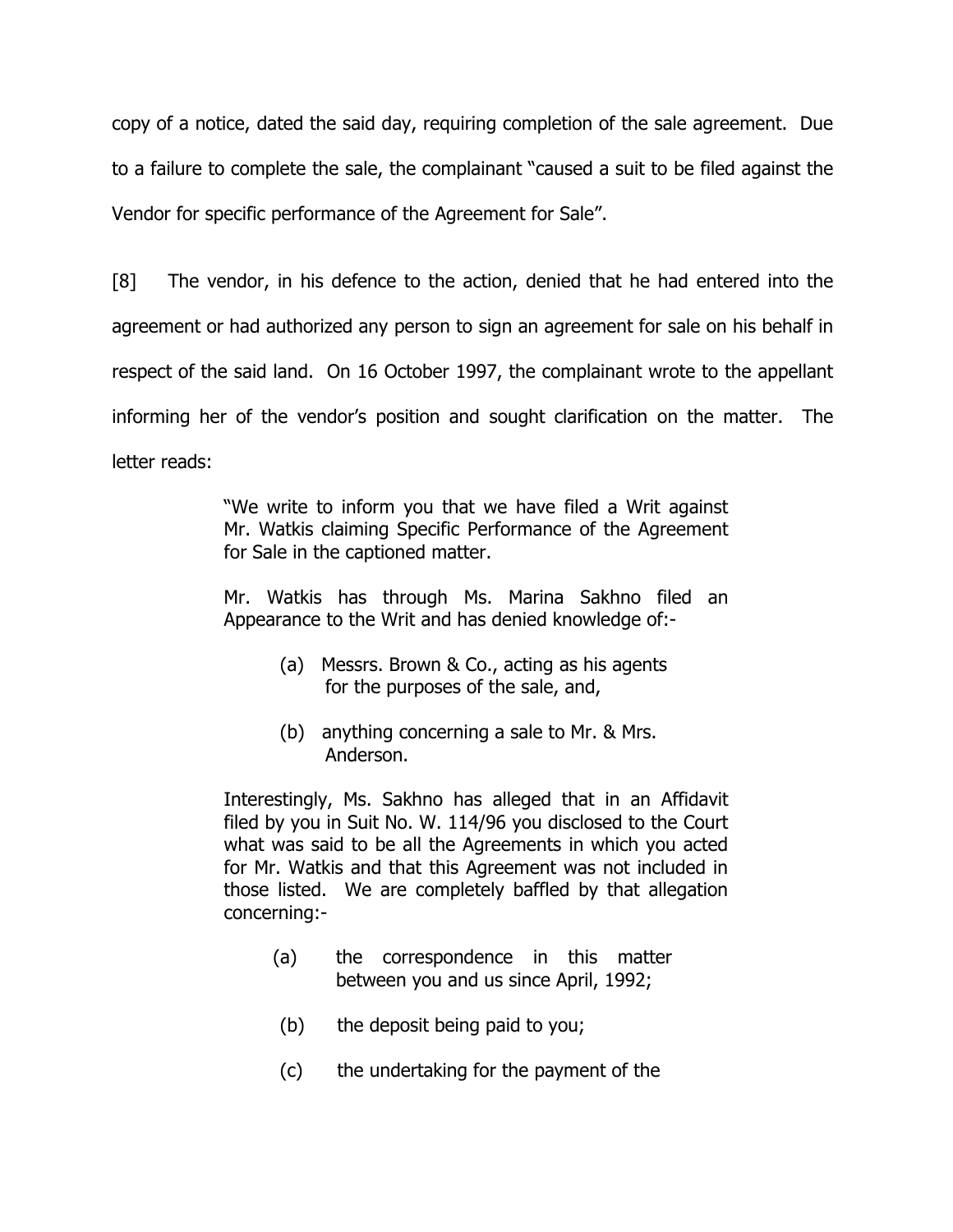balance of the purchase price being made to you by the Bank of Nova Scotia Jamaica Limited.

We therefore ask for your explanation of the situation within seven (7) days of the date hereof."

This letter was copied to all the relevant parties. It prompted a response from the

appellant by way of a letter dated 31 October 1997, which was copied to the General

Legal Council. It reads thus:

"We refer to your letter dated  $16<sup>th</sup>$  October, 1997 on the captioned matter.

As far as the writer hereof is aware Mr. Watkis had signed over completed Agreements for Sale and signed Transfer to Mr. A. Freddie Brown, Attorney-at-Law for two (2) lots at Belgrade Manors including Lot 16. If these lots were sold subsequently they were not sold by me or anyone on my behalf.

We attach hereto a copy letter addressed to you from Mr. A. Freddie Brown which informed you that he had Carriage of Sale for Lot 16.

All correspondence from the Bank of Nova Scotia were passed over to A. Freddie Brown, Attorney-at-Law who had the Carriage of Sale for Lot 16.

We also attach hereto copy letter regarding the subdivision which was sent to you by Mr. A. Freddie Brown.

We regret the delay in responding to your letter."

[9] The letter from A Freddie Brown to the complainant, mentioned in the appellant's response above, informing that he had carriage of sale of the land was dated 20 March 1996 and reads as follows: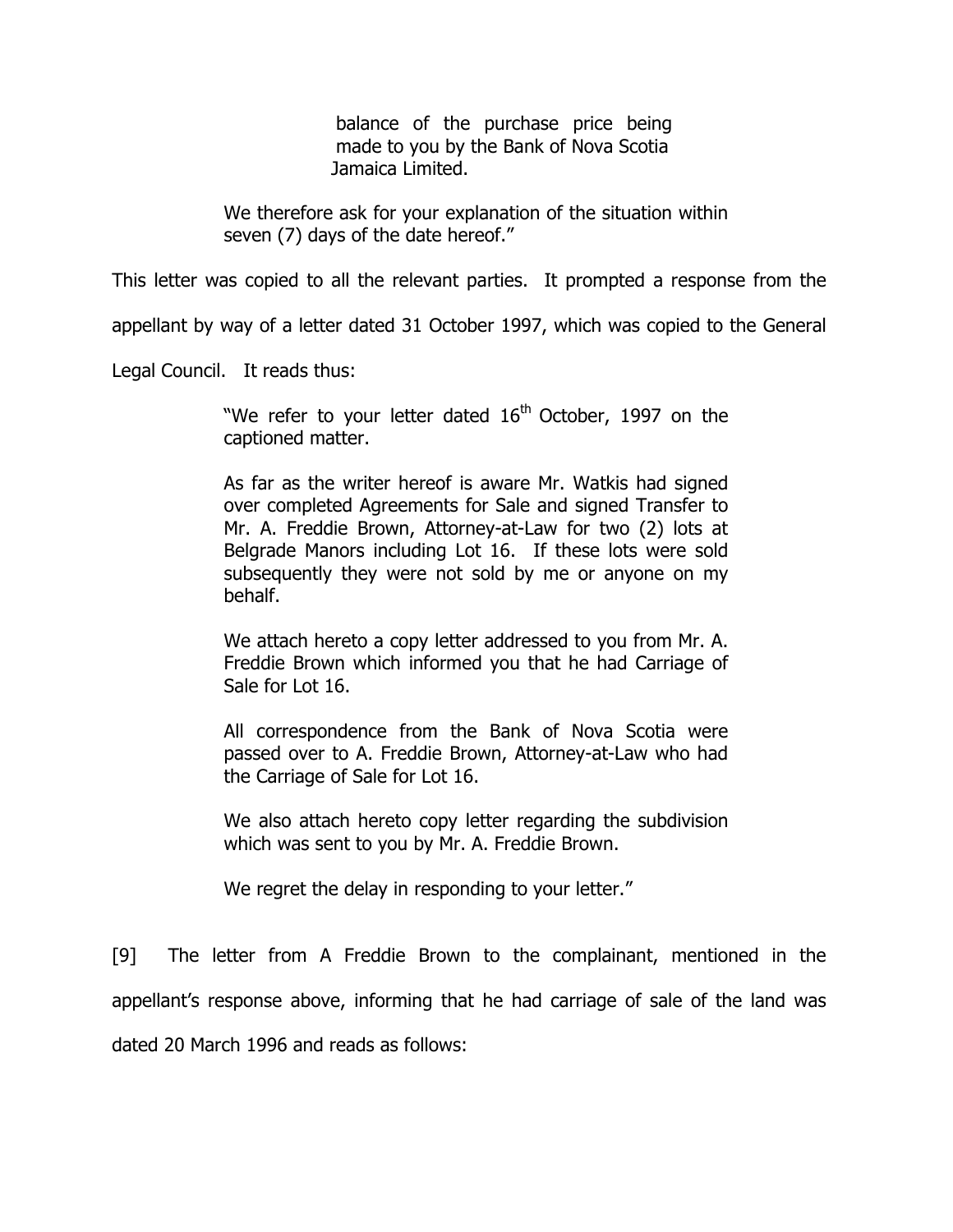"In response to the above, I am the Attorney-at-Law, A. Freddie Brown, who is responsible for Lot 16 Title due to Mr. Patrick Anderson.

We had difficulty getting final approval for this sub-division. However, it has now been approved, and Mr. Richard Haddad, the Commissioned Land Surveyor is preparing the pre-check Plan which will be forwarded to the Titles Office soon by Mrs. Elsie Taylor, the Attorney-at-Law responsible for splintering the Title.

In a short while Title will be ready."

[10] In response to the letters from the appellant and A Freddie Brown, the

complainant, on 4 November 1997 wrote thus to the appellant:

"We have your letter of October 31, 1997.

Your letter fails to acknowledge that you had carriage of sale since 1992 and that the deposit was paid to you.

We are obliged to ask you specifically:-

- (a) whether the Agreement for Sale was stamped for the sum representing stamp duty and transfer tax;
- (b) whether the letters of April 22, 1992 and  $5<sup>th</sup>$  May, 1992 (copies attached) were prepared in your office;
- (c) whether the said letters were issued from your office with your authority;
- (d) what you did with the sum of \$150,000.00 paid to you on account of this Agreement.

Your continued insistence of ignorance of this matter is, frankly, very frightening considering the level of correspondence between us (including telephone conversations between yourself and the undersigned) and needs some prompt forthright clarification from you.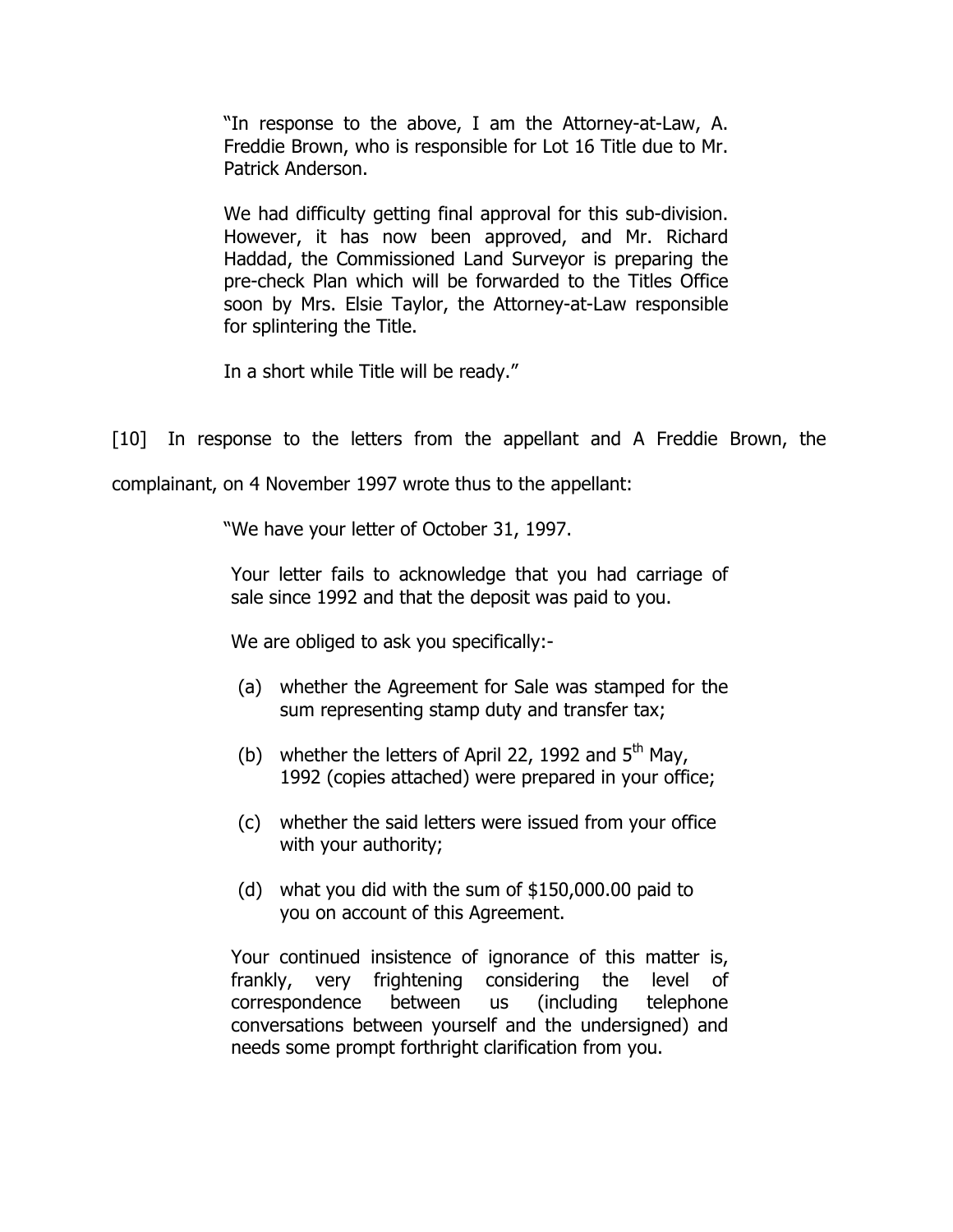We wish to point out that the letter from A. Freddie Brown to us is dated March 20, 1996. Our first contact with you was in April, 1992.

We are genuinely quite puzzled by your position and need your explanation."

This letter was copied to Mr and Mrs Patrick Anderson, Mel Brown, Freddie & Company and A Freddie Brown & Co.

[11] Based on the correspondence from the attorneys-at-law, the complainant formed the view that he and his clients had been misled by the appellant "as to the execution of an Agreement for Sale on behalf of the Vendor", and into believing that she acted on behalf of the vendor in respect of this land. The complainant also alleged that on the basis of the letters from the appellant "it seems that she secured the payment to her of a deposit in respect of the said land without having any authority to do so".

[12] The appellant filed an affidavit in response to the affidavit of the complainant dated 29 August 2000. In that affidavit, the appellant denied that she "acted on behalf of or represented the Vendor regarding the Sale/Purchase" of the said land. She also denied that she had sent the draft agreement for sale to the complainant for execution by the purchasers. She deponed that she had several printed agreement for sale forms in her office, on which her name appeared in the carriage of sale section. These, she said, were kept on the secretary's desk. "Neither at the material time or at any other time did FREDDY BROWN/MEL BROWN & COMPANY work [sic]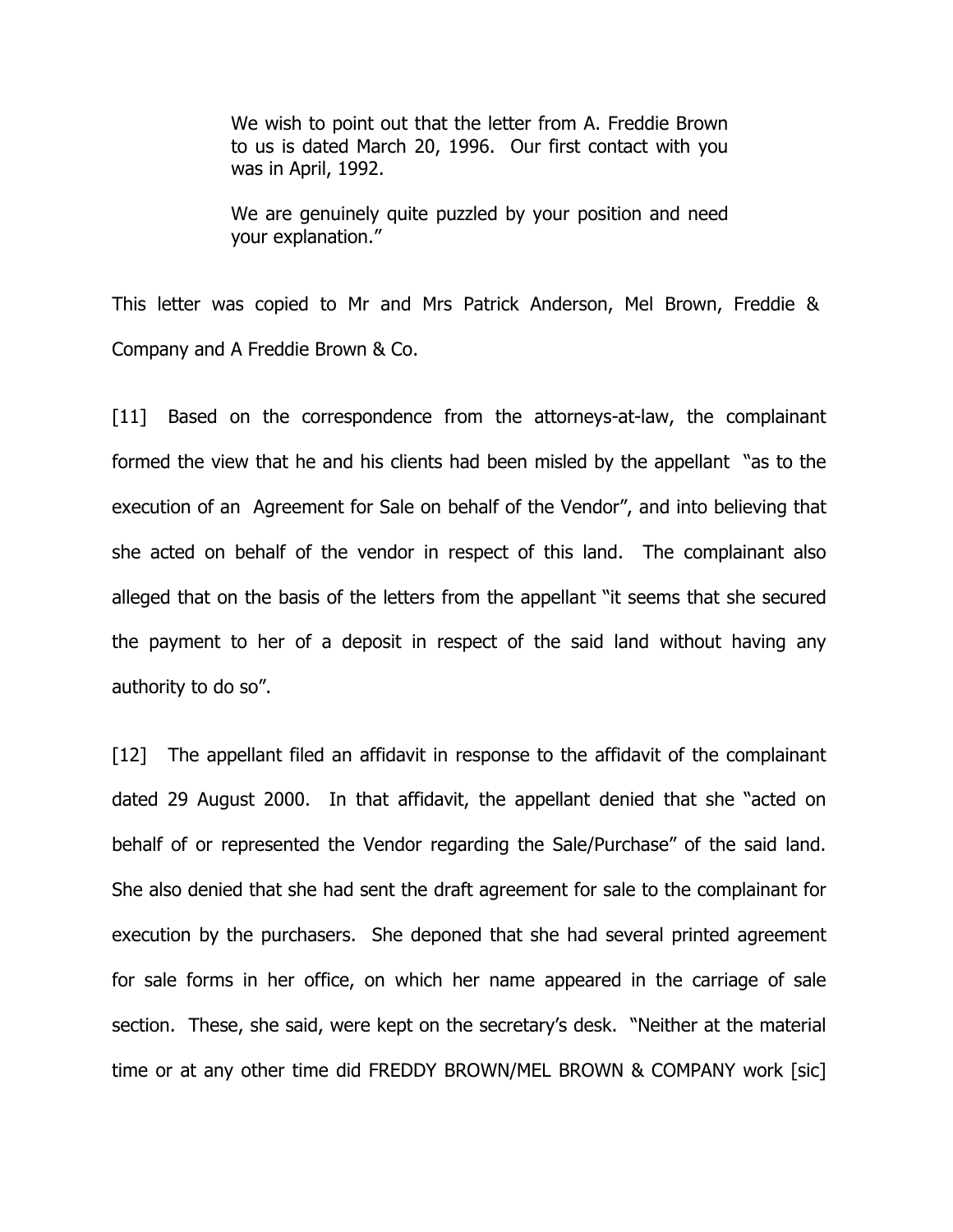for me and specifically he did not work for me in relation to this transaction in question", asserted the appellant. She further said that Freddie Brown had rented two rooms from her at 60 Laws Street, from which he conducted his "legal business" and that they had separate practices.

[13] The appellant denied receiving the letter of 1 May 1992 from the complainant stating, in part, that the sum of \$150,000.00 was being sent on her "undertaking not to negotiate same until the Agreement has been sent to us duly executed by the vendor". However, she admitted that the said cheque was handed to her by her secretary and she (the appellant) endorsed it "payable to Mel Brown & Company and handed same to Freddy Brown". The appellant also denied that she wrote the letter of 5 May 1992, to the complainant stating inter alia, that a copy of the agreement for sale duly executed on behalf of the vendor was enclosed. She said that she only became aware of the said letter in June 2000. She further denied receiving a copy of the notice dated 5 April 1993 requiring completion and said that she saw that letter for the first time in June 1998 after a copy had been sent to her along with other documents by the complainant. She was also unaware that a suit had been filed against the vendor for specific performance of the agreement for sale.

[14] The appellant asserted that she had not given Mr Freddie Brown or anyone else permission to use her letterheads. She said she was not present at any conversation between the complainant and Mr Freddie Brown in her office about this matter and that in late 1996, Mr Brown vacated the premises rented from her and left no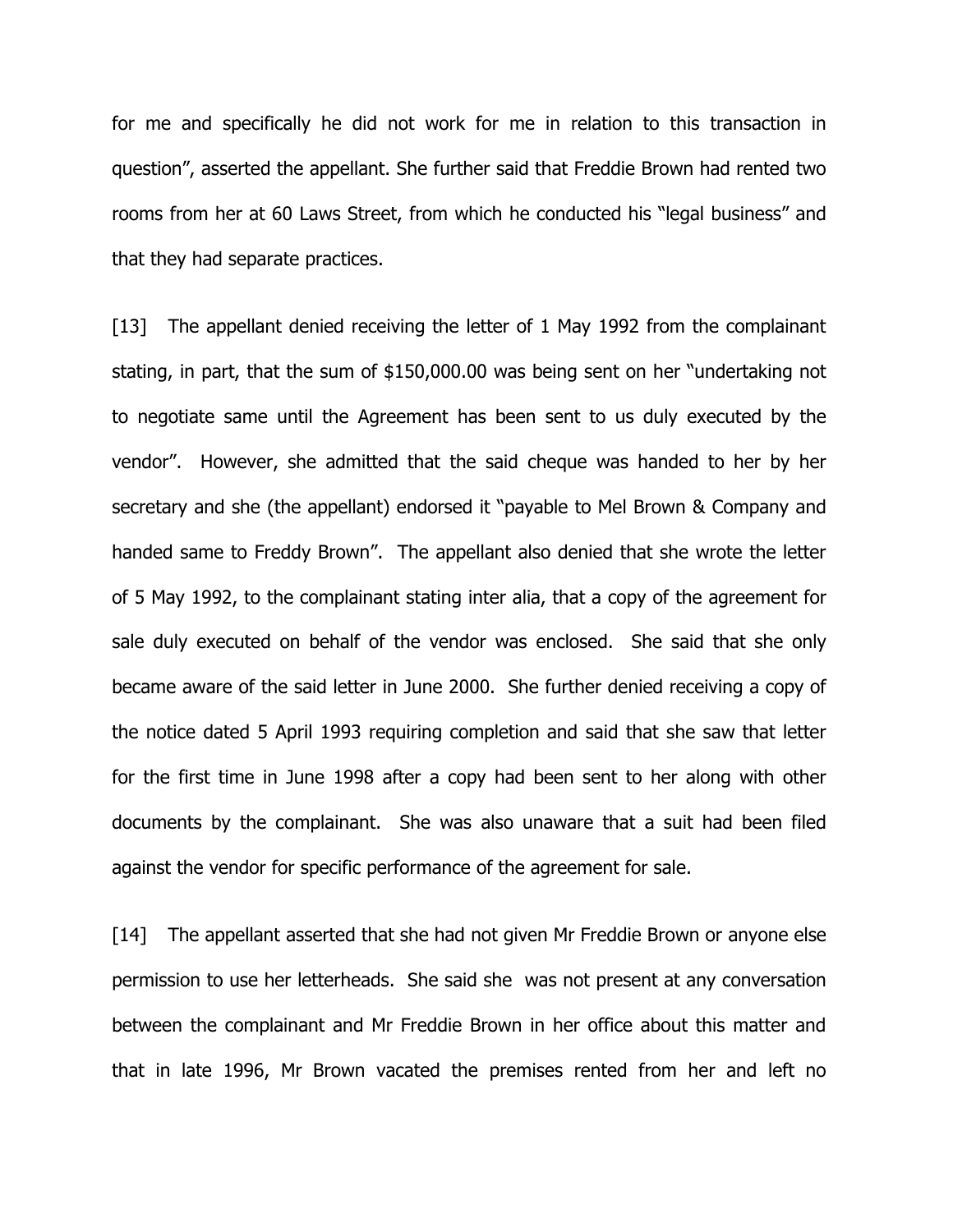forwarding address nor contact number. She said the shared secretary also left with him. The appellant deponed that she did nothing that could reasonably be held to have misled either the complainant or his clients and that she verily believed that the proceedings are an abuse of the facilities of the General Legal Council.

# The disciplinary committee's findings

[15] The appellant did not give oral evidence before the disciplinary committee. Furthermore, she spurned the invitation of the committee to make closing submissions. However, the committee performed its task by considering the evidence, oral as well as documentary, and arrived at a conclusion. Its findings were comprehensive. They included the following which are to be found in paragraph 92 of the "Reasons for Judgment":

- "hh) The existence of the Respondent's signature in critical documents in which she responded to the complaint, in the absence of an explanation to the contrary, demonstrates that she caused, permitted and/or was aware that her name and her position as an attorney-at-law was being used in connection with the carriage of sale of the Agreement for Sale.
- ii) The Respondent took no steps whatsoever to disabuse the Complainant, the proposed purchasers, the proposed mortgagee or anyone else legitimately connected with the transaction of any fact that would lead them to believe that she was not the Vendor's Attorney-at-Law until after she had been accused by the Complainant of acting in breach of the Code of Ethics.
- jj) The purchasers, the Andersons, lost their deposit, the legal costs involved in pursuing the transaction and the bargain. They have been put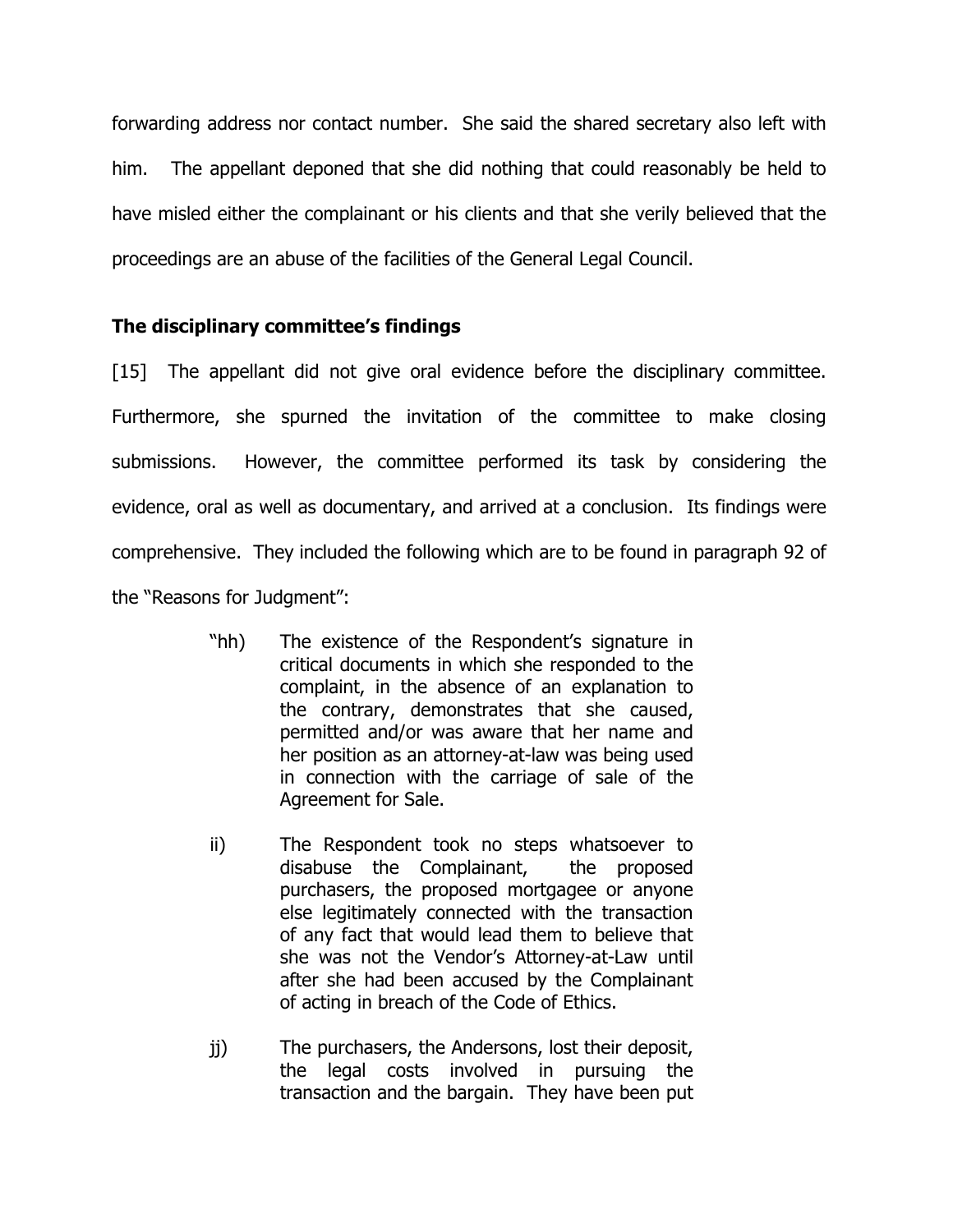to considerable inconvenience in circumstances in which an attorney, properly and prudently conducting her practice ought properly to have avoided.

kk) Having spoken to the Complainant; having accepted the deposit on the undertaking indicated; having endorsed the cheque as indicated; having issued the receipt for the cost of preparing the Agreement for Sale; having neglected or refused to communicate with the Complainant on critical matters; having failed to alert the Purchasers, the Complainant and the proposed mortgagees of the true circumstances in which she was involved in the transaction, the Respondent led all of the other persons involved in the transacting [sic] to rely upon the terms of the Agreement for Sale, which said that she was the person having carriage of sale."

[16] In paragraph 93, the committee declared that it did not accept "that the Respondent knew nothing of the matter as stated in her letter dated January 20, 1998 to the General Legal Council".

[17] In paragraph 94, the committee stated that on the basis of the facts found, it was satisfied beyond reasonable doubt that the appellant was guilty of unprofessional conduct. It found in particular that:

- 1. The appellant, "having signed the Agreement for Sale witnessing the signature of the person signing as agent for the Vendor was alerted to the existence of all of the terms of the Agreement for Sale".
- 2. The appellant was aware of the nature of the transaction when she witnessed the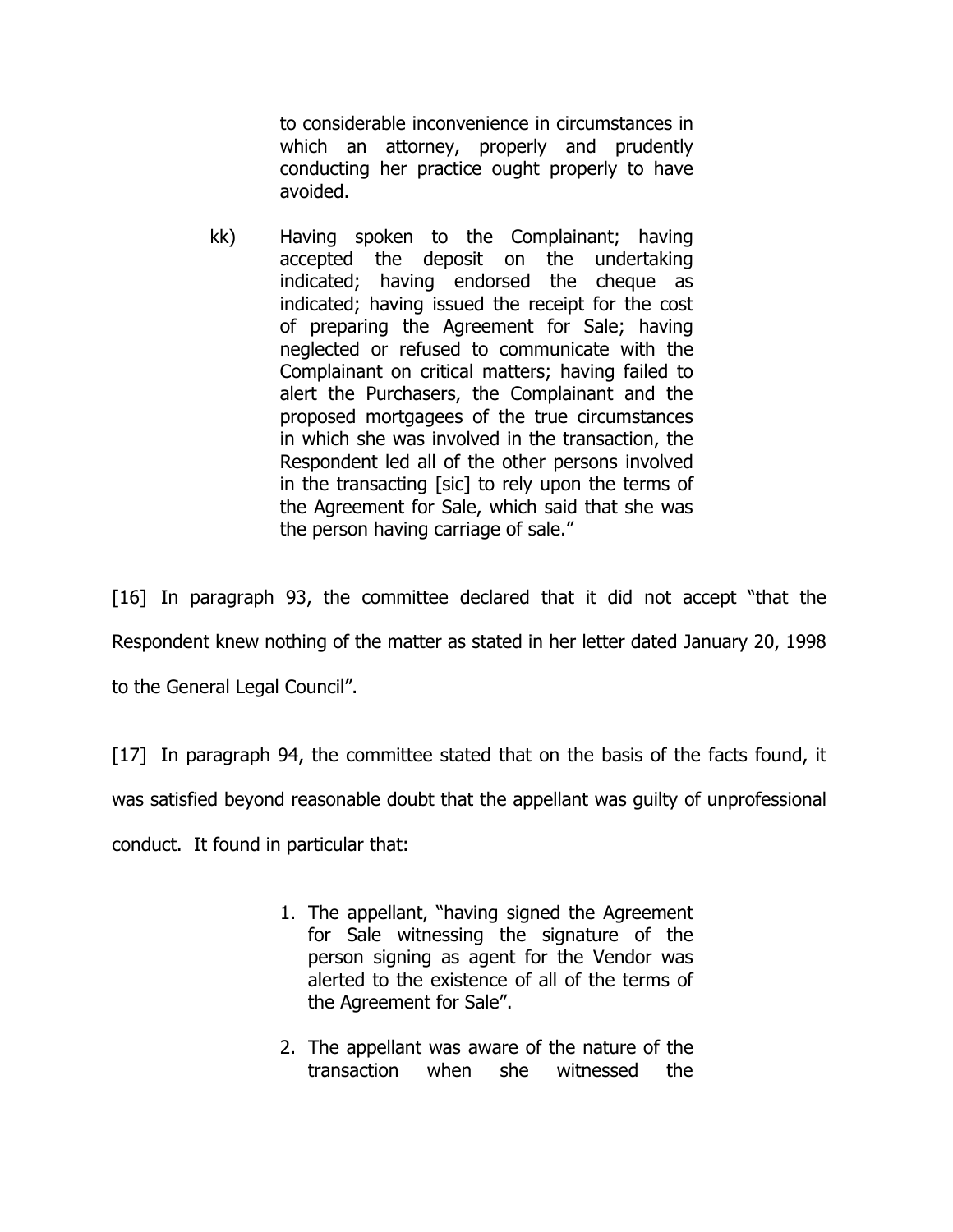agreement for sale and endorsed the cheque representing the deposit.

- 3. The appellant accepted that she was the attorney-at-law having carriage of sale.
- 4. The appellant caused or permitted her letterhead to be used for the purpose of the sale, and by the nature of the communications with the complainant and the mortgagee, accepted that she acted for the vendor.
- 5. By her conduct the appellant represented to the complainant and the mortgagee that she was the vendor's attorney-at-law.
- 6. The appellant, on receipt of the deposit, had a duty to place it in an interest-bearing account in her name and to use same only for the purpose of paying stamp duty and transfer tax in respect of the sale.
- 7. As the attorney-at-law having carriage of sale, the appellant was under a duty to manage and monitor the sale through to completion.
- 8. The appellant failed to account to the purchaser or their attorneys-at-law for the sum of \$150,000.00 paid to her as a deposit.
- 9. The purchasers were put to unnecessary and considerable inconvenience.

[18] Paragraph 95 of the reasons for judgment gives a good picture of the

sentiment of the disciplinary committee. It reads:

"The conduct on the part of the Respondent was inconsistent with acceptable conduct on the part of an Attorney-at-Law and was deceitful. An attorney-at-law who witnesses the signature of an agent to an Agreement for Sale of land or any similar document ought properly to be satisfied,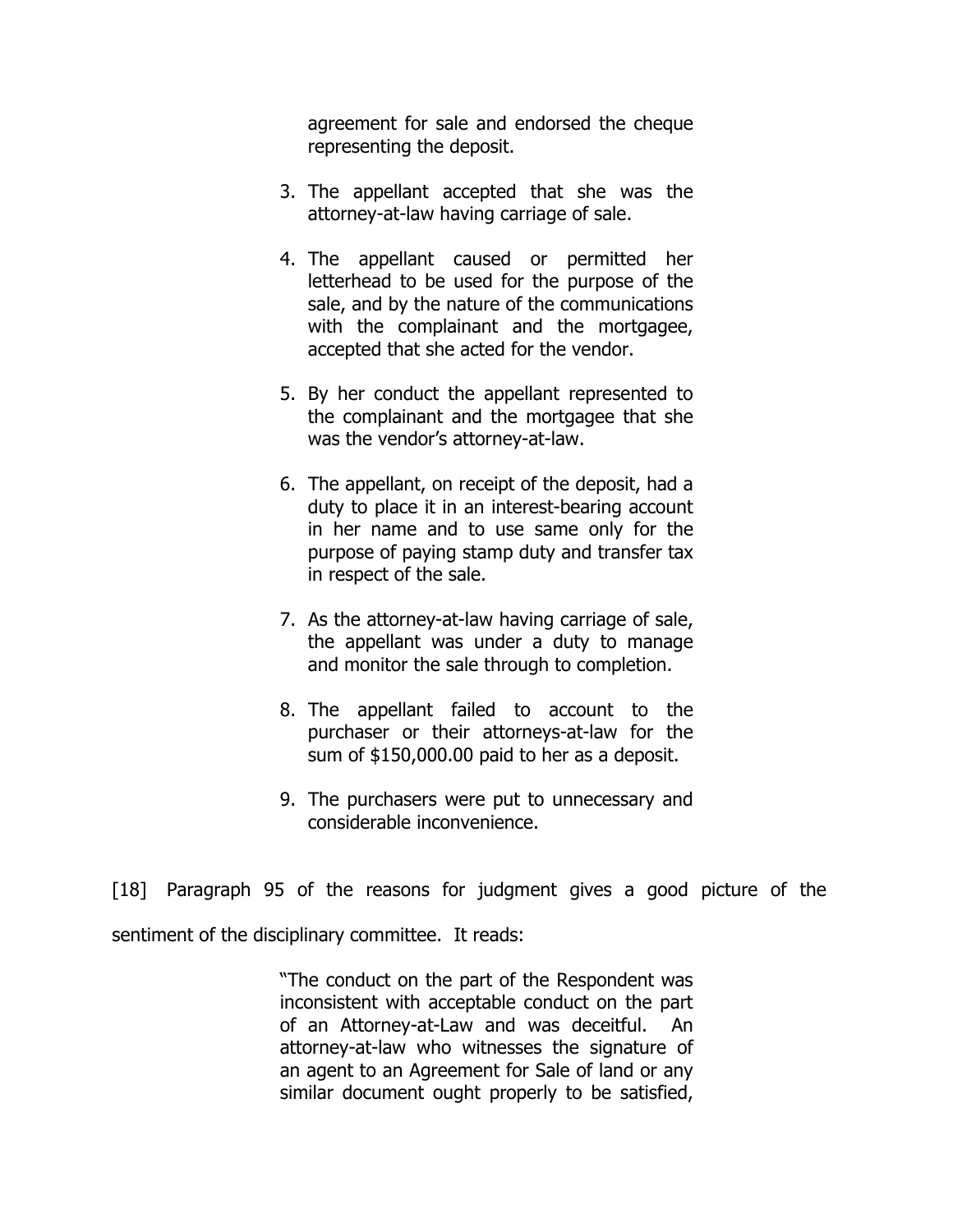at the time of execution of the document, that the purported agent has the authority of his/her principal to execute the document. In addition, with knowledge that the Agreement for Sale stated that she was the person with carriage of sale, it was unacceptable and deceitful for the Respondent to endorse the cheque for the deposit to another attorney and, thereafter, fail, neglect or refuse to inform the Complainant that there had been a change of representation. This is compounded by the fact that the Respondent permitted the transaction to progress to the stage that a Letter of Commitment had been sent to her and a request for the Instrument of Transfer had been made. Even then the Respondent failed to advise the Mortgagee and the Complainant of the alleged change in representation."

# The grounds of appeal

[19] Six grounds of appeal were filed by the appellant, on 10 December 2010,

challenging the disciplinary committee's findings and decision. They are as follows:

- "(1) The Committee/Panel of the General Legal Council caused substantial injustice to the **Respondent/Appellant** by failing to address and/or consider:
	- (A) The clear statement of Mr. Freddie Brown that:
		- (A1) A. Freddy Brown had Carriage of Sale for Lot 16 Belgrade Heights being part of land registered at Volume 1057 Folio 522 and 355.
		- (A2) Lot 16 Belgrade Heights, Belgrade Manor, was sold to Mr. and Mrs. Anderson by A Freddie Brown & Company.
		- (A3) The "shared" Secretary had used one of Mrs. Taylor's pre-prepared Agreement for Sale for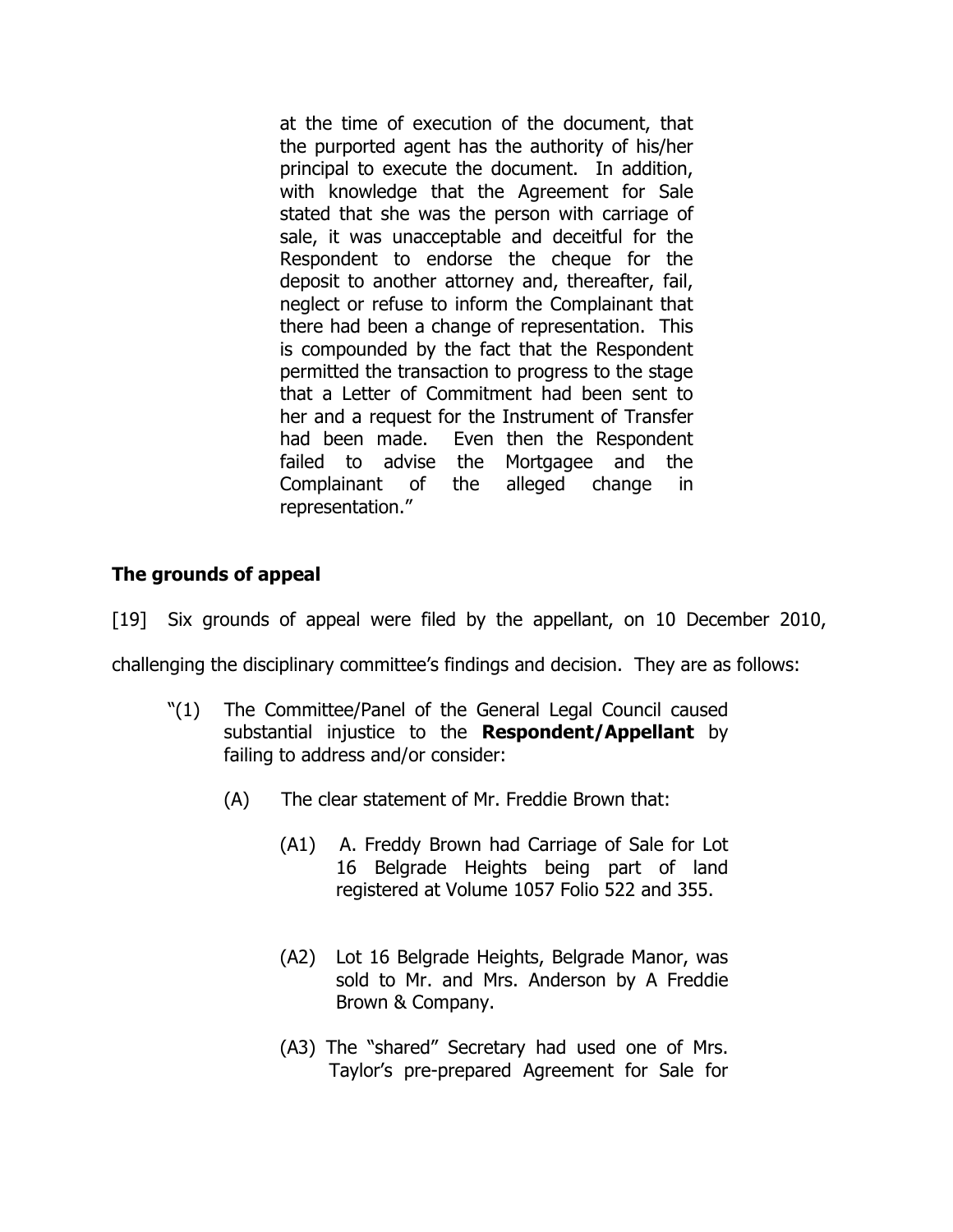Mr. Freddy Brown and failed to note that he had carriage of Sale and not Mrs. Taylor.

- (A4) The "shared" Secretary had used typing paper with Mrs. Taylor's letter head without her knowledge.
- (B) The Honourable Mr. Justice Patrick Anthony Brooks' clear admission that he knew A. Freddy Brown & Company, Attorneys-at-Law, were the Vendor's Attorney-at-Law for Lot 16 Belgrade Heights.
- (C) The clear admission of Mr. Patrick Anderson, the purchaser, that he knew Freddie Brown was the only Attorney-at-Law who was going to "handle the matter".
- (2) The decision and sanction of the Respondent be quashed on the grounds of apparent bias and prejudice.
- (3) The panel erred in finding that the Respondent/Appellant was deceitful".
- (4) The findings of the Committee that the Respondent/Appellant is guilty of professional misconduct and breached the Canons of the Legal Profession (Canons of Professional Ethics) Rules cannot be supported by the evidence.
- $(5)$  Failure by the **Respondent/Appellant** to give reasons why the sanctions were chosen from the range of penalties under Section 12 of the Legal Profession Act as Amended by the Legal Profession (Amendment) Act 2007.
- $(6)$  The Respondent's decision in suspending the **Respondent/Appellant** from practice as an Attorney-at-Law for one (1) year is manifestly excessive and/or unwarranted."

Counsel for the appellant sought the leave of the court to amend ground two, to read:

"(2) The decision and sanction of the Respondent be quashed on the grounds of apparent bias, prejudice, unfairness and procedural irregularity."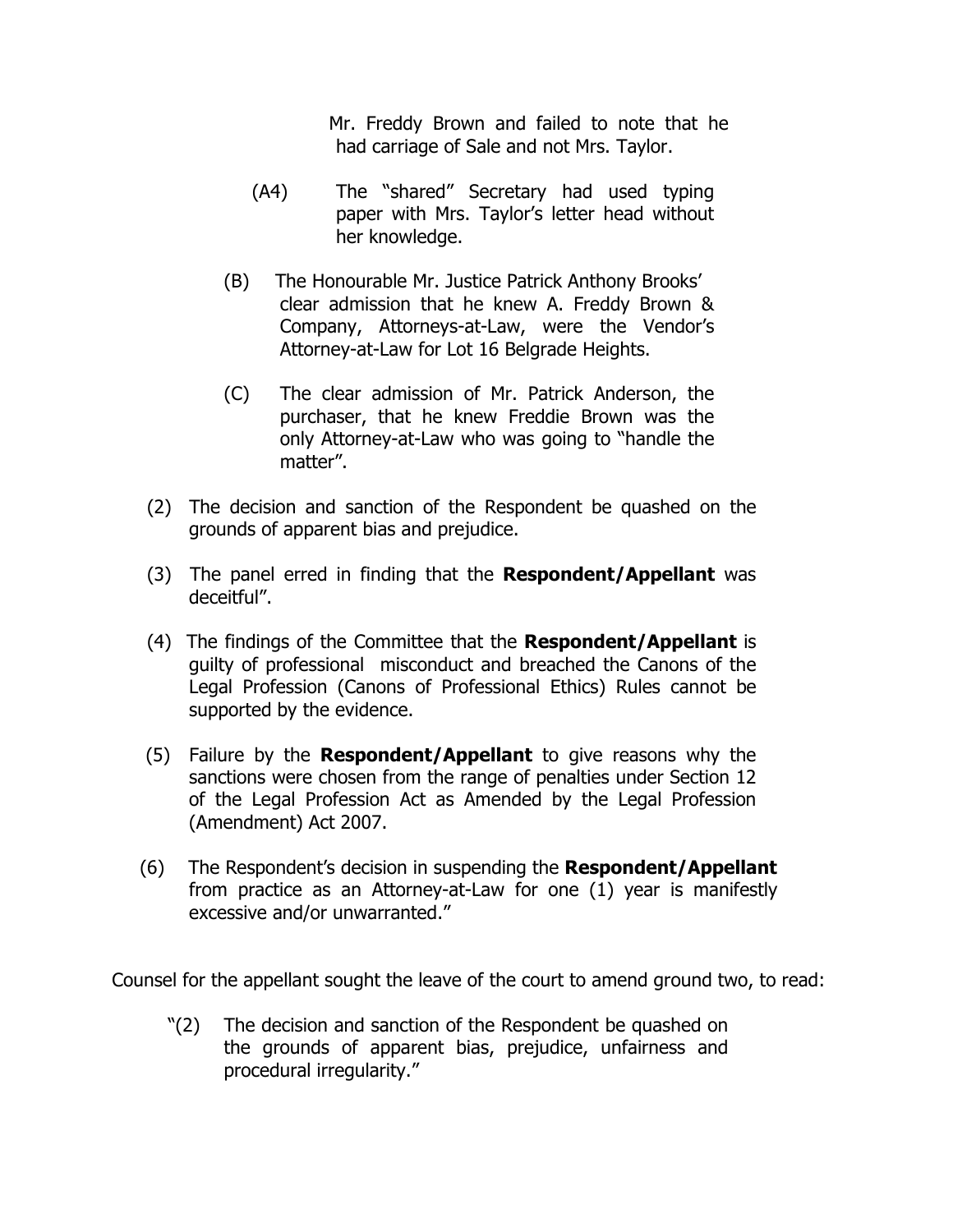Mr William Panton on behalf of the respondent objected to the amendment; reason being that it was made far "too late in the day". Besides, he stated, he would be arguing, in any event, that there is no merit in that ground. The court, however, refused the application to amend the ground.

#### The submissions

[20] Before this court, no oral argument was advanced, Mr Jarrett being content to rest on his written submissions.

[21] In his submissions, Mr Jarrett on behalf of the appellant did not argue the grounds separately. He contended that a proper review of the evidence showed that the appellant had maintained a consistent position from the outset, namely that she did not have the carriage of sale for the property in question and that it was Mr Freddie Brown, who had the carriage of sale at all material times. The appellant was never the initiator of the sale; that person was Mr Freddie Brown, aided and assisted by the secretary he shared with the appellant. An examination of the evidence, he argued, will show that Mr Freddie Brown operated his own practice separate and apart from that of the appellant's. He also submitted that in their one and only telephone conversation on 20 November 1992, the appellant informed the complainant that it was Mr Freddie Brown who had conduct of the matter. The appellant never accepted that she had the carriage of sale and the panel's findings in this regard are completely at odds with the evidence presented, thereby rendering their decision unsafe.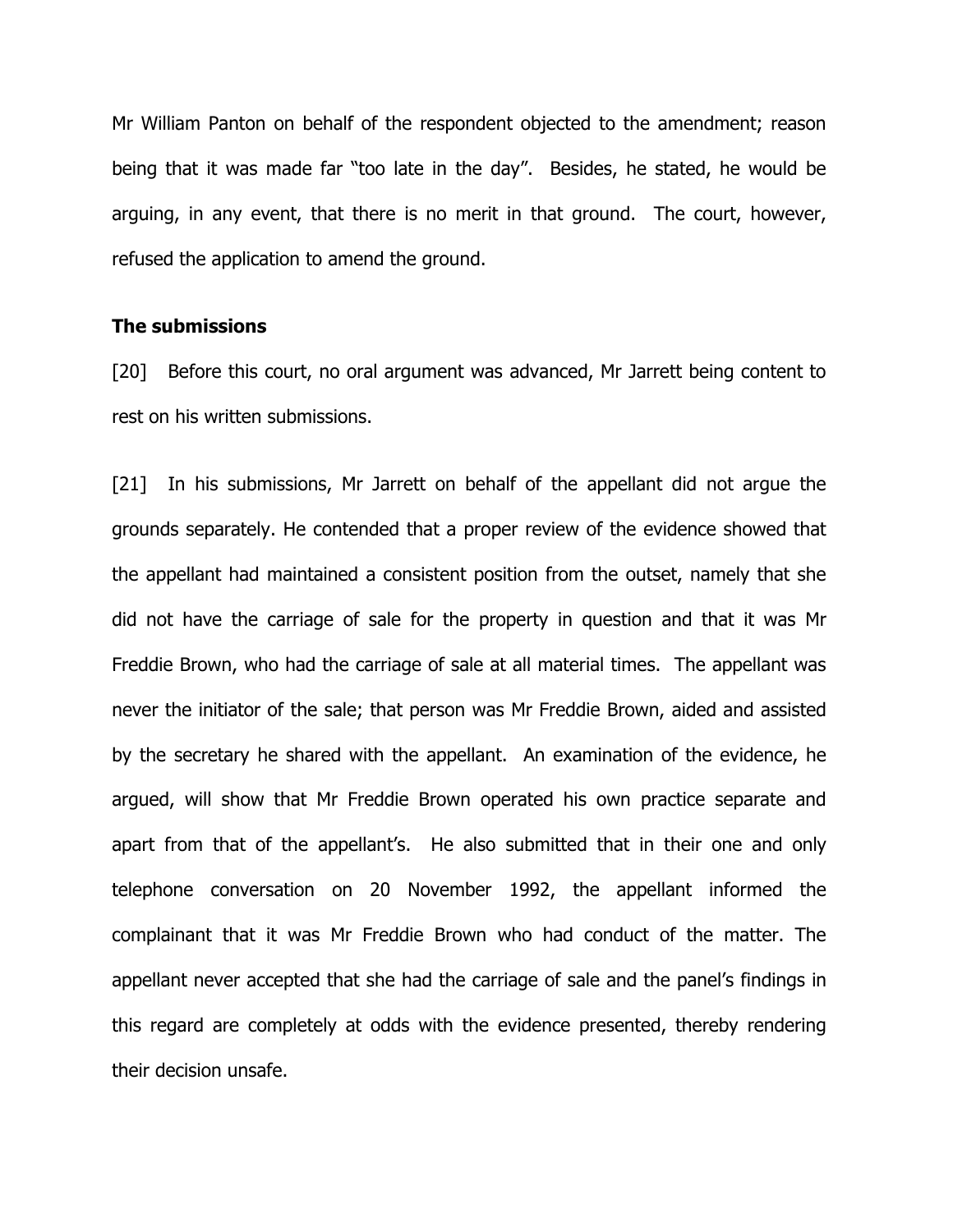[22] Relying on the case of **Derry v Peek** (1889) LR 14 App Cas 337, Mr Jarrett submitted that not all the elements of the tort of deceit, as laid down in that case, had been satisfied in that; there was no representation of fact made by words or conduct; the representation was not made with the knowledge that it was false; the representation was not made with the intention that it should be acted upon by the complainant in a manner which resulted in damage to him. All the material representations, he argued, were being made by another party and not the appellant.

[23] Counsel submitted that the evidence must establish, beyond reasonable doubt, conduct unbecoming of the legal profession or where it falls below the standard prescribed by the canons.

[24] Mr Jarrett cited the case of McCalla v Disciplinary Committee of the **General Legal Council** (1993) 49 WIR 213, submitting that breach of canon I (b) requires the standard of proof to be proof beyond reasonable doubt. The ruling of the panel, he contended, was arrived at in circumstances where there was a failure to adhere to the higher standard of proof required in finding the appellant guilty of professional misconduct.

[25] Mr Jarrett referred to paragraph 10 of the  $4<sup>th</sup>$  schedule of the Legal Profession Act which provides that the disciplinary committee may in their discretion proceed and act upon evidence given by affidavit and submitted that once the disciplinary committee allowed the complainant to rely on affidavit evidence, it was obligated to extend the same courtesy to the appellant and a failure to do so rendered their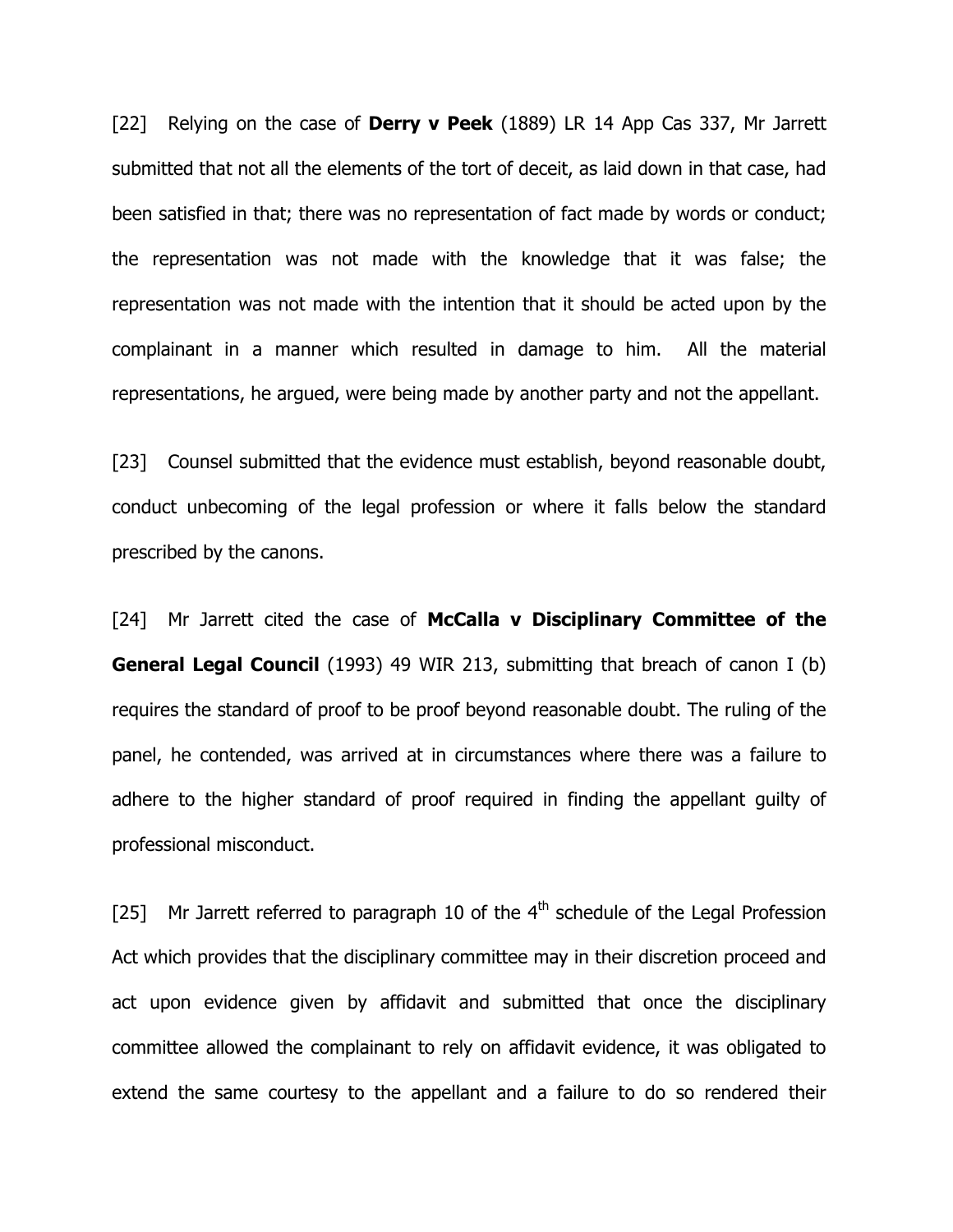decision unsafe and it therefore ought to be set aside. He argued that there were several instances in giving their reasons for judgment where the panel indicated that it did not take proper account of the explanation provided by the appellant in her affidavit evidence.

[26] In relation to the sanction imposed by the disciplinary committee, Mr Jarrett submitted that suspending the appellant from practice when the evidence shows that she is not guilty of any deceit, and if there is deceit it lies elsewhere is particularly harsh and/or oppressive and goes against what is fair, reasonable and/or proportionate .

[27] On the other hand, Mr Panton on behalf of the respondent submitted that the disciplinary committee was entitled to reject Mr Brown's affidavit because prior to his letter of 20 March 1996 (in which he stated that he had carriage of sale) he had several opportunities to indicate to the complainant that he had carriage of sale but declined to do so. It must have been clear to Mr Brown, following the sending of the deposit cheque payable to the appellant that the complainant was laboring under a misunderstanding as to who had carriage of sale. Both the appellant and Mr Brown failed to correct that misunderstanding. He submitted further that the "shared" secretary could not explain the many opportunities provided to the appellant by the correspondence from the complainant, to deal with any errors by the "shared" secretary using the prepared agreement for sale and typing paper in the name of the appellant. He pointed to the evidence of the complainant that up to 20 March 1996,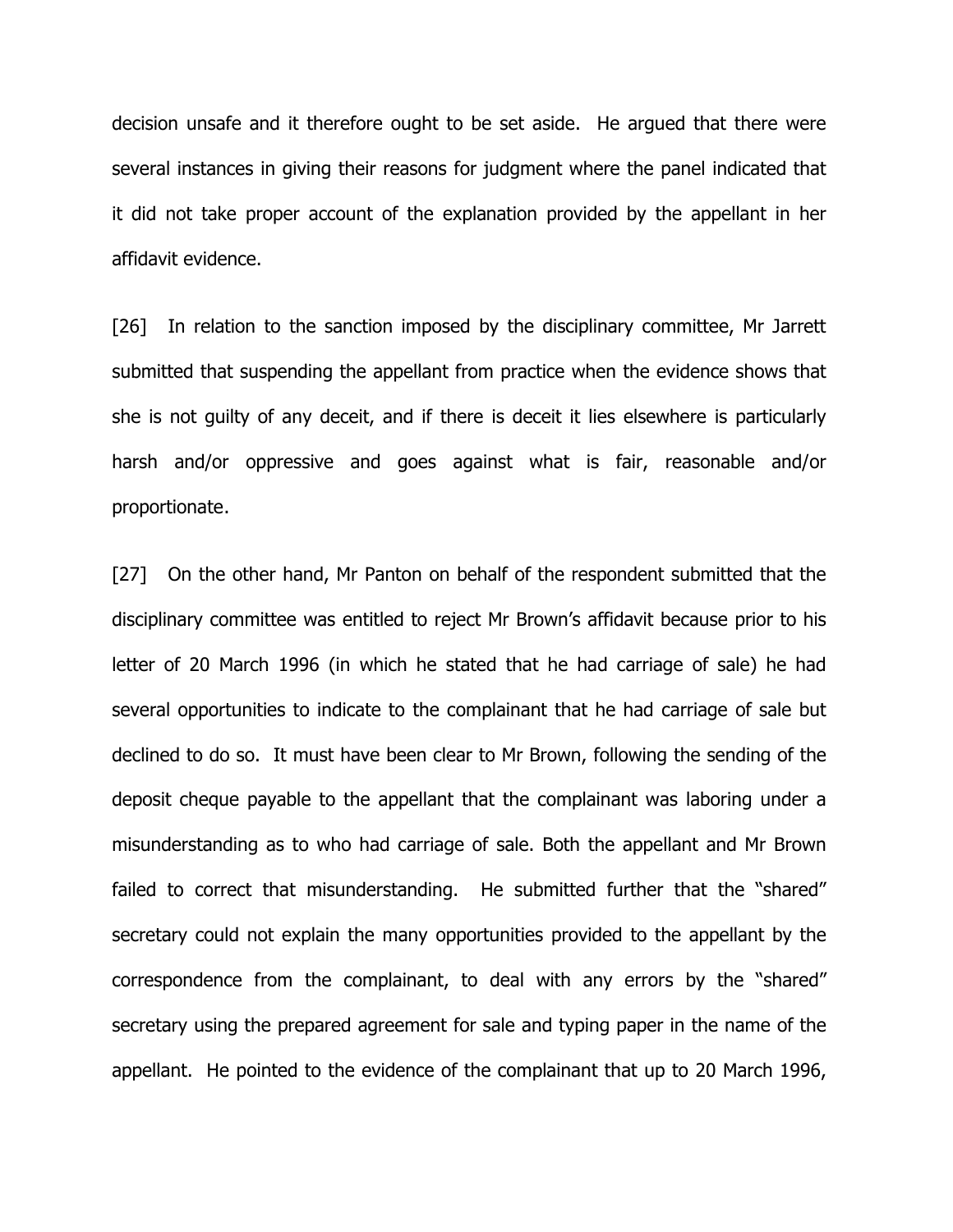he still regarded the appellant as being the attorney-at-law for the vendor and that he had no doubt about that. It is implicit, he argued, from the evidence of the complainant that as of 20 March 1996, Mr Brown became the attorney-at-law for the vendor.

[28] It was submitted that the evidence against the appellant was overwhelming. The appellant did not give evidence or explain her conduct in relation to the transaction in question. Further, the committee applied the correct test in stating that it was satisfied beyond reasonable doubt that the appellant was guilty of the matters set out in its decision.

[29] The appellant failed to identify any evidence in support of the allegation of bias and prejudice. There was no evidence that the members of the disciplinary committee had either a direct pecuniary or proprietary interest in the outcome of the matter, or could otherwise by reason of a direct personal interest be regarded as being a party. Further, he argued, there were no allegations concerning the conduct of the disciplinary hearing or the behaviour of the members of the disciplinary committee to suggest that there was a "real danger" of bias. The hearing was conducted in a fair manner, the appellant was given every opportunity to question the witnesses and test the evidence against her. She declined the opportunity to call witnesses or give evidence on her own behalf or provide the disciplinary committee with an explanation for her conduct.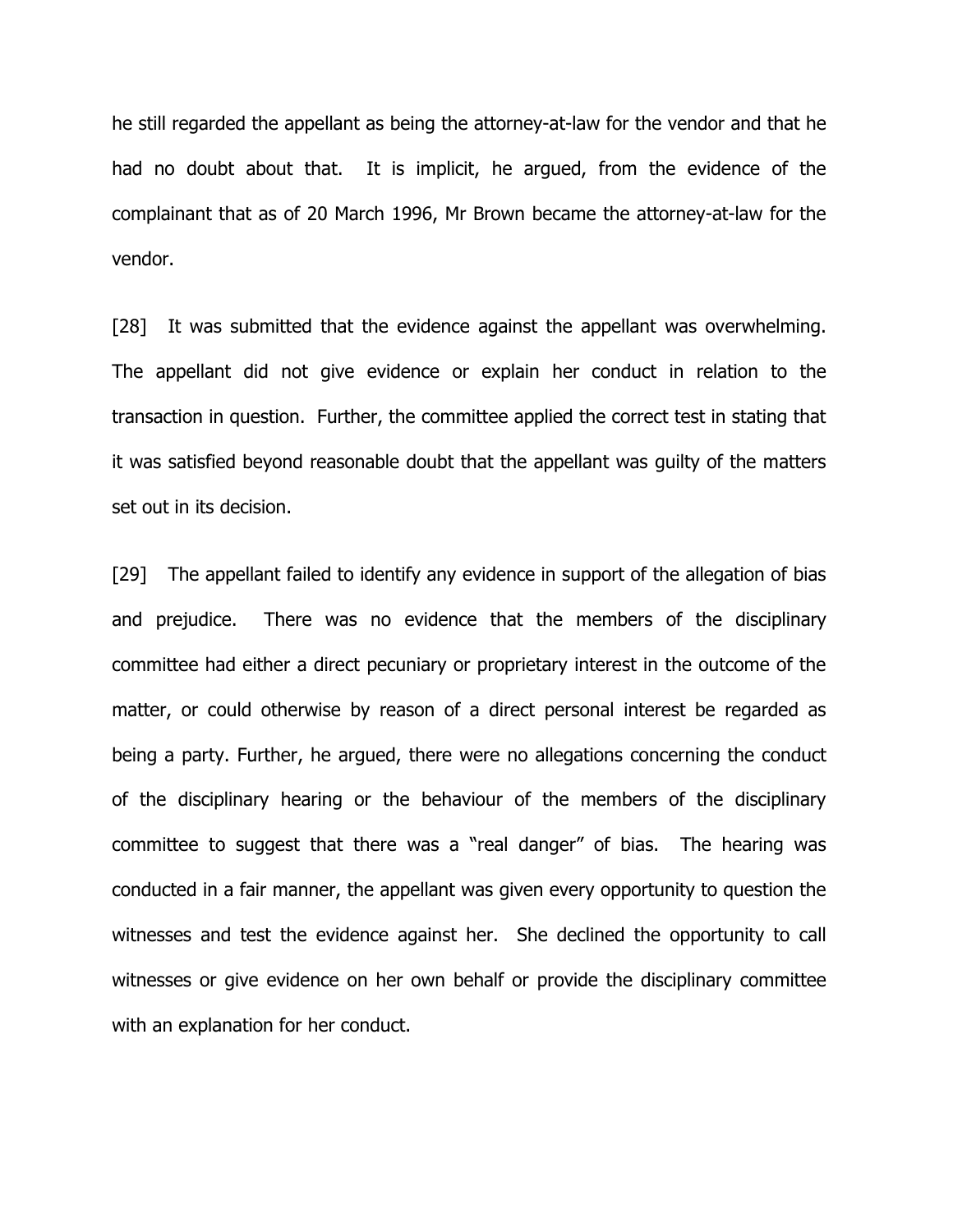[30] In defending the disciplinary committee's decision to suspend the appellant, Mr Panton submitted that the breaches found proven by the disciplinary committee were very serious. In particular, the finding that the appellant was deceitful merited a substantial period of suspension from practice in order to mark the gravity of the conduct. The matters were so serious, he argued, that the disciplinary committee was entitled to suspend the appellant from practice for the period it did. He also submitted that it was right that the purchasers were compensated for their loss and the costs imposed after the very considerable period in dealing with the complaint.

#### **Decision**

[31] It is not correct to say that the disciplinary committee did not apply the requisite standard of proof in their deliberations. The fact is that they explicitly stated that they were satisfied beyond reasonable doubt, based on the facts they found, that the appellant was guilty of unprofessional conduct.

[32] We found that the disciplinary committee gave very careful consideration to all the circumstances of the case. They were very thorough in their analysis of the facts, and arrived at a conclusion that was inevitable in the circumstances.

[33] The appellant failed miserably to provide the complainant with an explanation for her actions. She, having signed various documents involved in the land transaction, was obliged to explain the situation to the complainant. She did not do so. When she faced the disciplinary committee, she did no better. In the circumstances, the committee was not in a position to assume that she had acted in